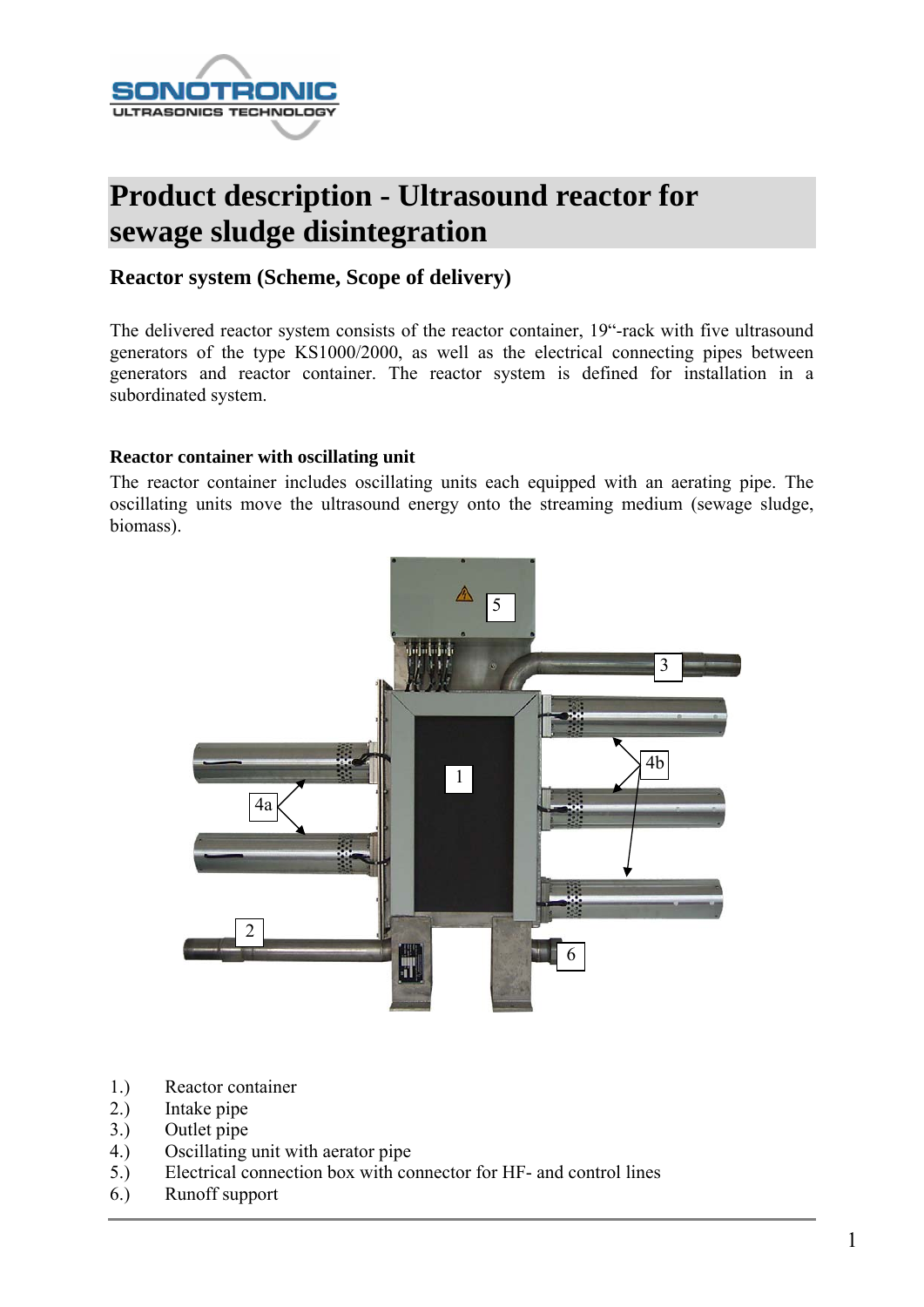

#### **Rack with five generators KS1000/2000**

The energy for the oscillating units is produced in these five generator modules of the type KS1000/2000. The supply voltage of 230 V /50-60 Hz is transformed into an electrical sinusoidal oscillation of 20 kHz and applied via the HF-line to the oscillating units. Each generator produces a continuous output of up to 1000 Watts. However, the internal electrical units are designed for peak capacities of up to 2000 Watts. The rack with the five generator modules is normally placed by the manufacturer in the entire system into a control cabinet.

#### **Front view:**



### **Electrical connecting pipes:**

The following pipes are included in the scope of delivery:

| Quantity | <b>Description</b>                                                     |
|----------|------------------------------------------------------------------------|
|          | Feed line for reactor terminal box                                     |
|          | Control line for reactor terminal box                                  |
|          | HF-line to the connection of oscillating unit (generator-terminal box) |
|          | Feed line for the ultrasound-generators                                |
|          | Control line for control and analysis of the generators                |

## **Technical data reactor system KR3\_2005**

#### **Reactor container (without sound insulation)**

| Weight (empty, incl. oscillating unit) | 101 kg (Material thickness: 6 mm) |
|----------------------------------------|-----------------------------------|
| Material                               | V2A(1.4301)                       |
| Measurements (LxBxH)                   | 1450mm x 250mm x 1126 mm          |
| Volume treated with Ultrasound         | $0,025 \; \mathrm{m}^3$           |
| Quantity of oscillating units          |                                   |
| Cooling system of converter            | Air                               |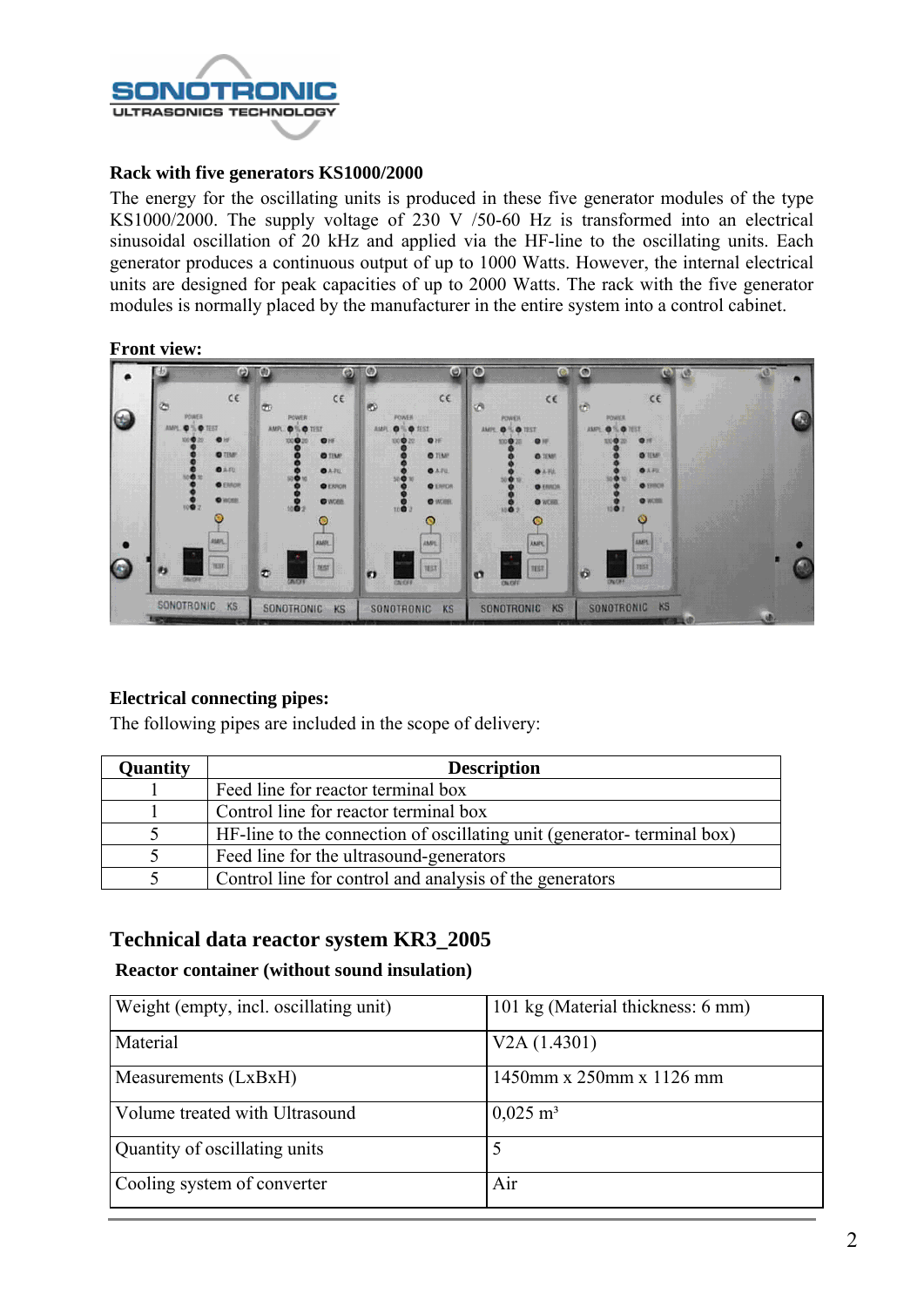

| Sonotrode amplitude at adjustment 100 %                                | $17 - 20 \mu m$                                                      |
|------------------------------------------------------------------------|----------------------------------------------------------------------|
| Continuous output per oscillating unit                                 | 1000 Watts                                                           |
| Continuous output release of reactor module                            | 5000 Watts                                                           |
| Allowable overpress                                                    | $0,5$ to 1,5 bar, depending on the medium                            |
| Recommended capacity                                                   | $1,25 \text{ m}^3/\text{h}$                                          |
| Thread at inflow alternatively downspout                               | 2" Widworth external screw thread                                    |
| Ambient air temperature                                                | $5^{\circ}$ C – 35 $^{\circ}$ C                                      |
| Humidity                                                               | $30\% - 90\%$                                                        |
| Protection category                                                    | IP20, with sound insulation cover up to<br><b>IP44</b>               |
| Demand for cooling air (ambient air)                                   | Clean, not-aggressive air                                            |
| <b>Insertion Generator module KS1000/2000</b><br>(per reactor 5 units) |                                                                      |
| Weight and measurements                                                | 3,5 kg, 71 mm x 175 mm x 430 mm                                      |
| Operating voltage                                                      | 230 V / 50-60 Hz                                                     |
| Charging rate at 1000 W power output                                   | 4,8A                                                                 |
| Power output                                                           | 800 to 1000 Watts, depending on the<br>medium and hydraulic pressure |
| On-time                                                                | 100% ED                                                              |
| Humidity                                                               | $30\% - 90\%$                                                        |
| Ambient air temperature                                                | $5^{\circ}$ C – 40 $^{\circ}$ C                                      |
| Protection category                                                    | Dependant on utilised control cabinet                                |

# **Requirements regarding the installation location of the generators (control cabinet)**

The generators are delivered in a rack, for installation in a control cabinet or a container of the standardised 19" system (rack for 19" width and 4HE). For the installation depth in the control cabinet, a 50 mm empty space for the purpose of harbouring the connector is part of the design. The installation position of the rack with the generators is horizontal, so that the text on the front plates of the generators is clearly visible on the side.

On the back-board of the rack four ventilators are mounted for heat removal. The fresh air reaches the generators through slots at the bottom plate of the rack. Always ensure sufficient ventilation of the control cabinet. The manufacturer suggests installing an effectively dimensioned ventilator.